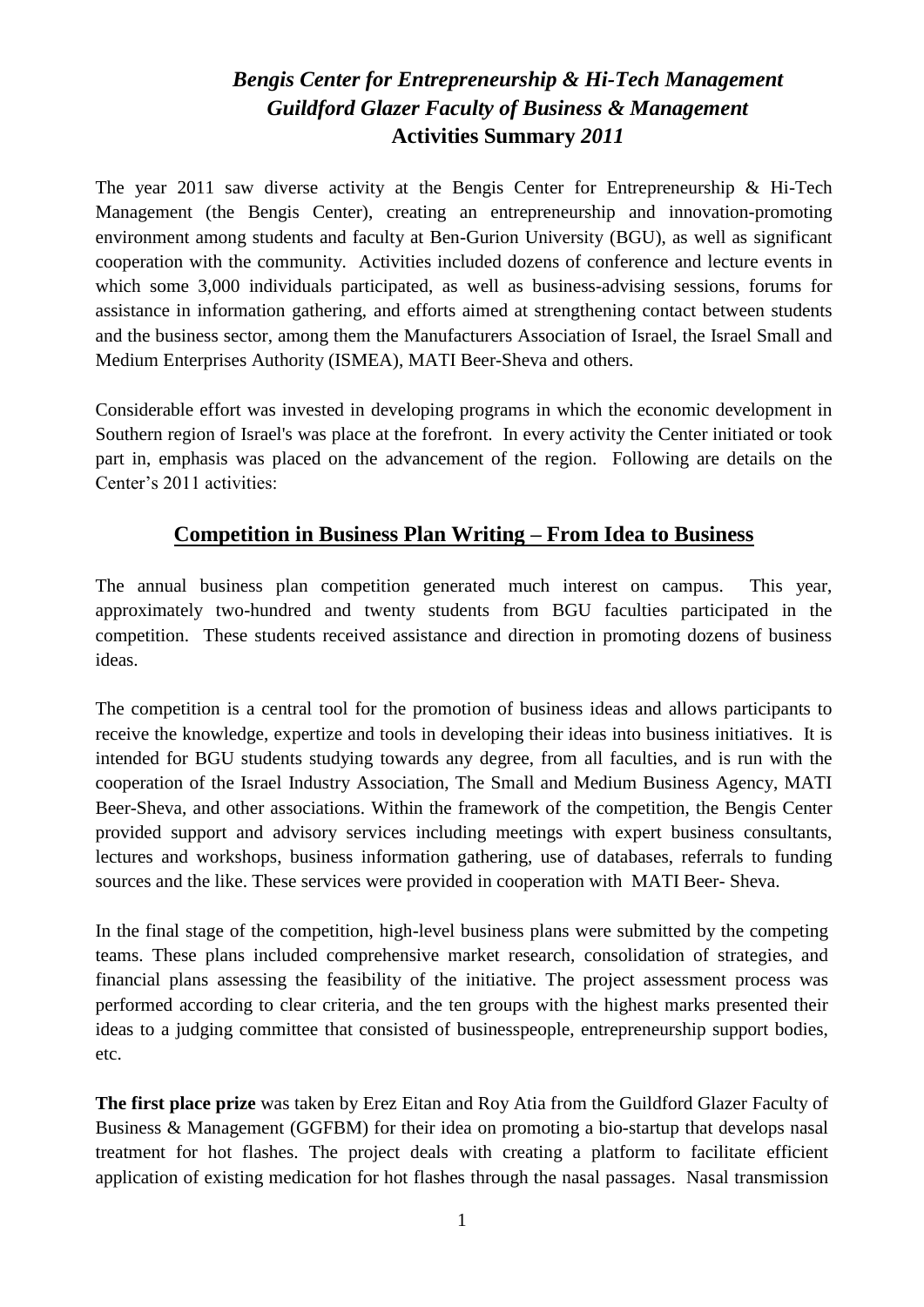of the medication decreases side effects and allows for accelerated response to treatment, while promising hours of relief from hot flashes.

**The second place prize** was taken by Shani Avraham, Leon Cohen, Ido Cohen, Albert Stolyar and Eyal Scop from the GGFBM. Their team examined the possibility of leveraging an existing pomegranate agricultural and export business that also offers export services for pomegranate farmers and their produce. This business initiative offers farmers a fair and profitable solution for produce marketing, and will comprise a trustworthy authoritative agent for the European market in the future. Moreover, within the framework of the project additional jobs will be created in Israel's South.

**The third place prize** was taken by Yuval Deri and Tomer Even from the Faculty of Engineering. They established a business initiative in the smart phone applications development field. Its aim is to help meet the growing need for these applications and to grapple with the shortage of application developers.

Two additional groups won commendations for their work: Nir Shaulski, Ziva Tubul, Ziv Chorev, Hogeg Ariel and Moran Biton from the GGFBM Executive Programs MBA received a Commendation for Business Leveraging. Their work dealt with assessing the possibilities of providing ongoing selection for unlimited studies for Master's degree graduates.

Oshri Biton from the Department of Biotechnical Engineering won a Commendation for Innovation for his work on a technological development for scanning cancer medications through cell experimentation, decreasing the costs of equivalent scanning of animals.

The competition's judging committee included individuals from academia and from the business sector: Mr. Shraga Brosh (Chairman), Mr. Uri Bukspan, Mr. Zion Biton (MATI Beer-Sheva), Prof. Amos Drory, Prof. Ayala-Malach-Pines, Prof. Arie Ovadia, Mr. Ran Kiviti (ISMEA), Mr. Arnon Kashensky (Manufacturers Association of Israel), Prof. Dafna Schwartz and Dr. Yitzhak Sharir.

## **Conferences, Lectures and Special Events**

Approximately 3,000 people participated in the Bengis Center lectures and conferences in 2011. Two central events that took place during the year were *Innovation Unconfernce 2012* with 1,000 participants, and *Initiative Shall Come from the South* (within the events of Global Entrepreneurship Week) with 400 participants. Following are details for these central events:

### *Innovation Unconference 2012*– 30 May 2011

This unique event held by the Bengis Center for Entrepreneurship  $\&$ Hi-Tech Management at the Guilford Glazer Faculty of Business & Management at Ben-Gurion University promoted an innovation ecosystem in the university and in the region.

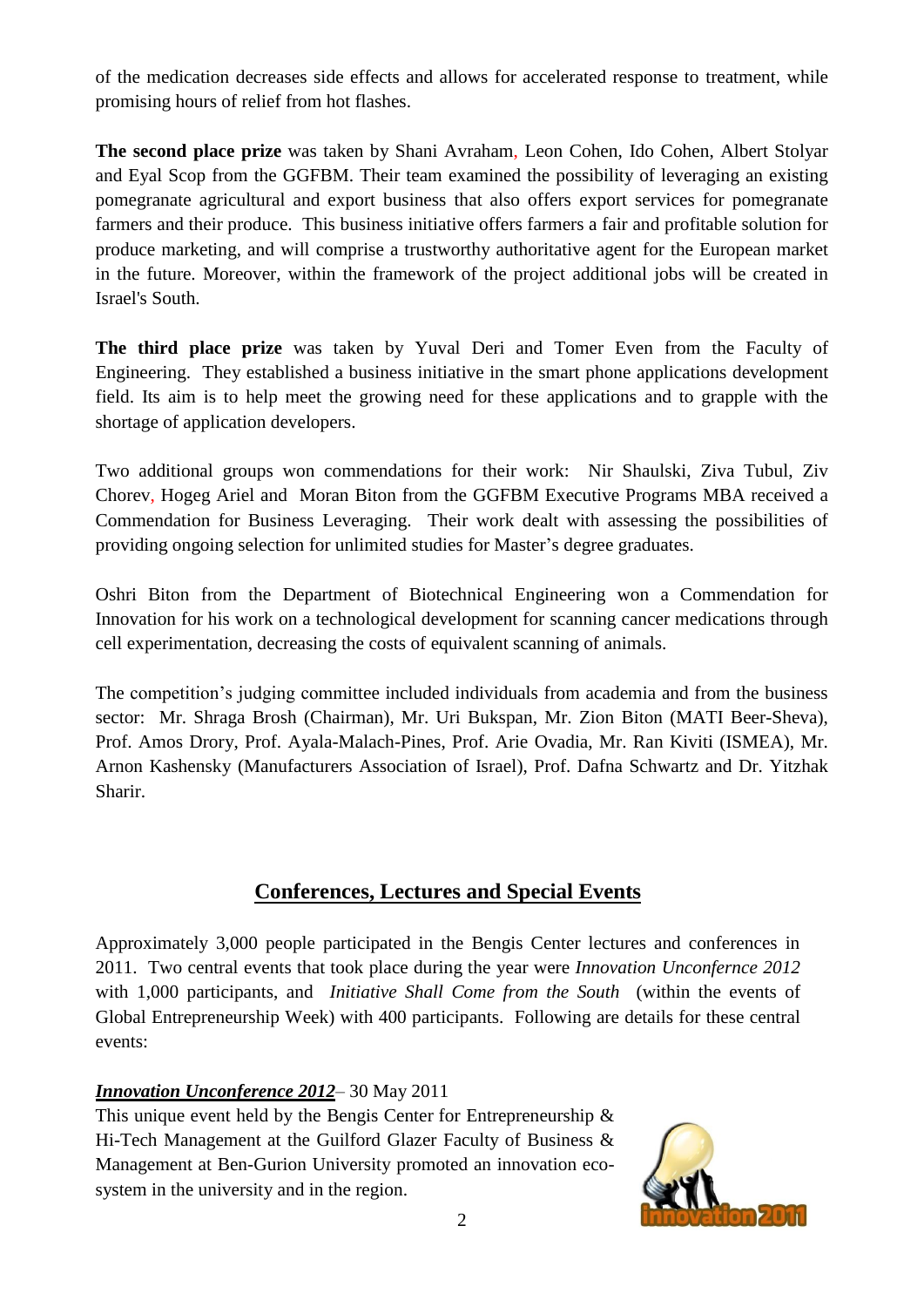This event was part of the BGU Board of Governors' program. Approximately 1,000 individuals participated, among them 200 entrepreneurs, 600 students, tens of faculty members and researchers from both BGU and other academic institutions, BGU Board of Governors members, Prof Rivka Carmi and Mr. Arnold Bengis, Municipal and Regional Council representatives, entrepreneurship and high-tech industry support associates, leading corporate representatives (IBM, Intel, Israel Aerospace Industries, Ltd. [IAI] and others), guests from abroad (Shelly K. Porges, Senior Advisor, Global Women's Business Initiative, U.S. Department of State; Paul Bloom CTO Telecom Research IBM), youth from the BGU programs for technological advancement at the University and in the region, and more.

This event took place under the distinctive "Un-Conference" concept brought to Israel by Dr.

Yossi Vardi who also took part in the event. In events such as this, the event's contents are decided upon by the participants, who take an active part in both planning and running it. As such, among the 1,000 participants, nearly 100 filled active roles in the event (as lecturers, as presenters, or as trained personnel in particular areas). During the event, forty-four short lectures and workshops in a variety of fields took place, led by entrepreneurs, CEOs, business



support agents, and scientists from both BGU and other universities. Eight different lectures began every half hour, and participants selected which ones to attend. Lectures were given in English and Hebrew. Throughout the event, dozens of technological innovations were actively displayed in the building's entrance. These included robots, land vehicles, helicopters, water recycling systems, applications, security systems, sophisticated cameras, rehabilitation instruments and more. Some of these displays were premiered at this event, and in many cases participants were able to experiment at operating them.

In preparation for the event, a Facebook page was created and 700 online friends were asked to post tips for entrepreneurs. These tips became the basis of a booklet titled "Tips for The Entrepreneur, From the Social Media", which was handed out to participants at the conference.

Following the event, dozens of enthusiastic reactions were





received from participants regarding the comprehensiveness of the event, the business networking accomplished there, the variety of important contents of the lectures, and the exceptional ambience.

> Photos and clips from the event are being posted on the event's site, *[www.innovation-israel.com](http://www.innovation-israel.com/)*; it is possible to join the discussion held on our Innovation 2011 Facebook page.

For general details on lectures that took place during the event, see the event's itinerary, Appendix 2.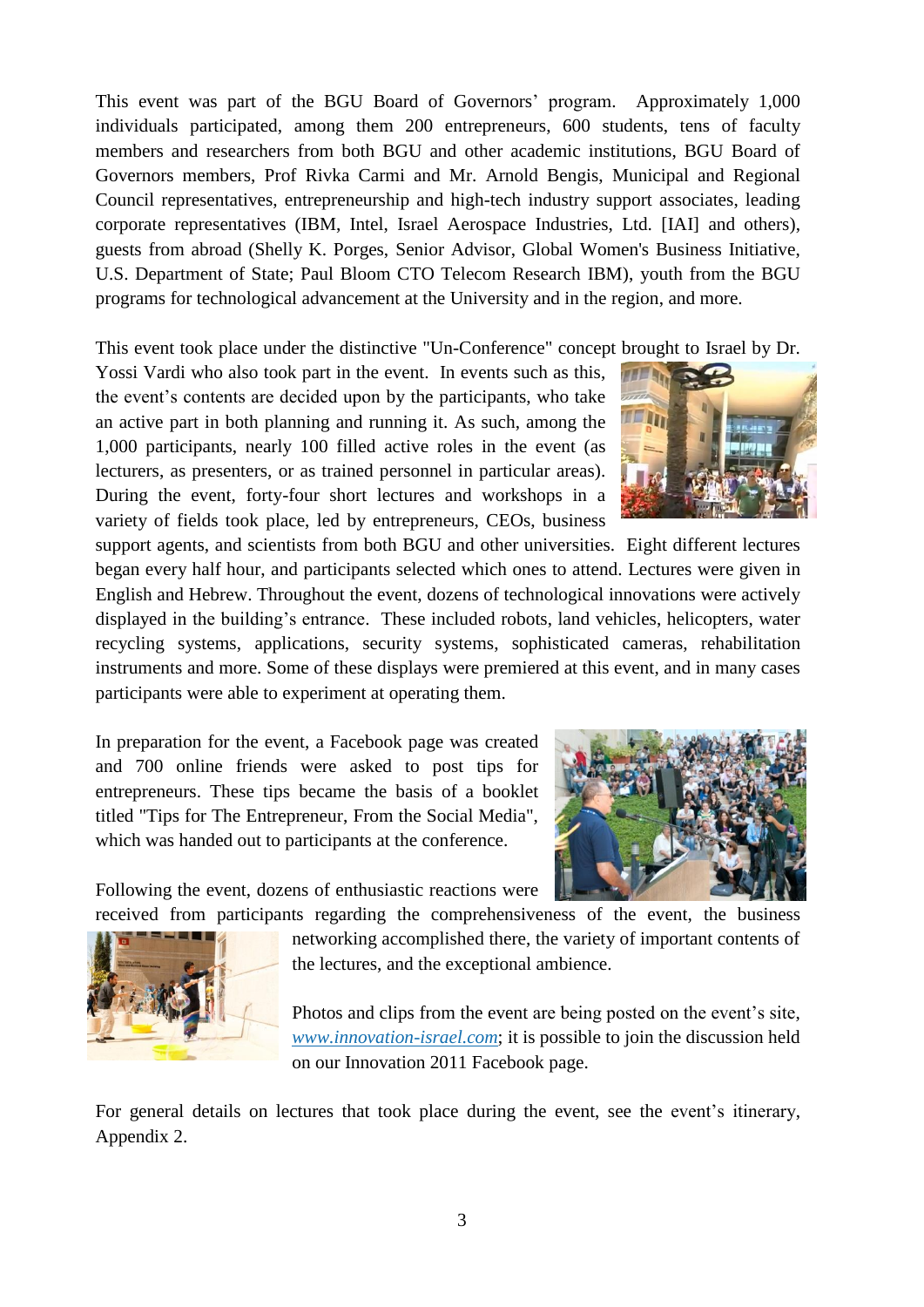This event was one of several activities that Bengis Center organized to promote the role of the university in strengthening the economic development of the region.

#### **Events of "Global Entrepreneurship Week"**

The events of the Global Entrepreneurship Week took place between Nov.  $13<sup>th</sup>$  and 20th, 2011. This weeklong event occurs every year in November, and during it leading academic and industrial institutions in Israel and around the world run a wide range of activities pertaining to business entrepreneurship.

As in previous years, the Bengis Center held a wide variety of unique activities to mark the Global Entrepreneurship Week. These activities were uploaded onto the global Entrepreneurship Week website.

*The Initiative Shall Come from the South Event* opened the Week at Ben-Gurion University as well as for the South of Israel. The event was conducted as an "un-conference" (aforementioned). The event had over 400 participants: 200 entrepreneurs, 100 students, tens of representatives from entrepreneurship support associations from Israel's South, faculty members, researchers, and a variety of people interested in entrepreneurship from the general public. *Nov. 14, 2011, Monday*

> During the event, a wide range of lectures, workshops and other activities took place. In all, approximately twenty lectures and workshops were conducted, with topics relating to entrepreneurship: personal experiences of leading entrepreneurs from the region; methods of assessing business ideas; methods of aiding the promotion of entrepreneurship; entrepreneurship in high-tech and more. Additionally, findings of research conducted at the Guilford Glazer Faculty of Business & Management were presented (topics included: gender differences in entrepreneurship, obstacles for small business among the Bedouin sector, entrepreneurship among people with disabilities, microfinance for small businesses, and business networks and their contribution to high-tech companies). Two panels were held on the topics of "entrepreneurship as impetus for populating the Negev" and "opportunities in establishing businesses in Israel's South".

> The event was accompanied by online discussions and meetings held on its Facebook page and on the event's site. A competition called "The Southern Opportunity" was held in which participants presented ideas for services and products lacking in the Southern region.



The event took place through collaboration with leading agents for the advancement of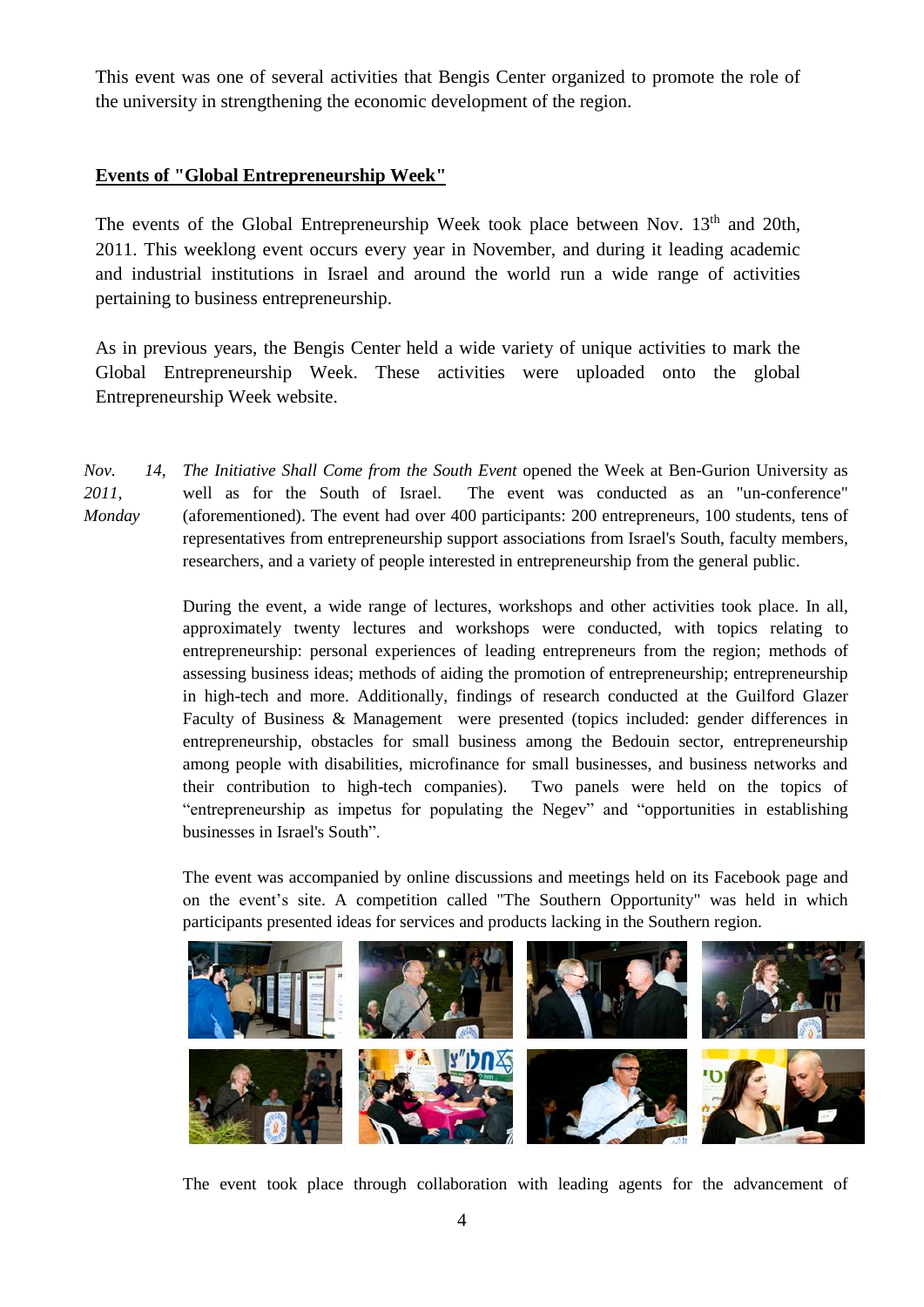entrepreneurship in Israel's South: MATI Beer-Sheva, The Or Movement and the Beer-Sheva Municipality. Additionally, leading support groups and entrepreneurship-advancement bodies played an active role in the event, among them the Israel Small and Medium Enterprises Authority (ISMEA), the Chalutz Association, the Ness Foundation, the Negev Development Authority, Rotem Industries, Droma Zfona (North South), and the Koret Foundation.

All the activities preceding and during the event focused on the Southern region and endeavored to link the event's many participants.

Nov. 15,

2011, Tuesday The event *Entrepreneurship Over Coffee* was held as part of the activities administered by the Bengis Entrepreneurship and Hi-Tech Management track in the GGFBM Department of Business Administration. During this event, students participating in the course "From Technological Idea to Business Initiative" met over coffee at a campus café with five entrepreneurs from different startup firms who came to present their companies.

**The visit of delegation from Ceara, Brazil** took place with the aim of sharing the Israeli experience in advancing innovation through the relationship between academia and industry, and to build a framework of collaboration in this field. The delegation included the president of the Industrialists Association of Ceara, Brazil, as well as industrialists and rectors and representatives from several of the state's universities.





The panel "Coping with Hardships in the Entrepreneurship World" exposed the participants - 200 students from the GGFBM beginning their activities towards their final projects - to the complex difficulties entrepreneurs are facing today, and to solutions and ways of coping used by these entrepreneurs. Dr. Mosi Rosenboim (GGFBM Management Dept.) who heads the project led the panel. Panel members included

entrepreneurs from the South and leading directors of support agencies in the region. The activities were carried out with the cooperation of the Department of Management of the GGFBM.

This event focused on entrepreneurs and regional support agents in order to present the many complexities faced by entrepreneurs in the South to students who are positioned to become the future generation of managers and entrepreneurs.

17. The event "Young Entrepreneurs Doing Business" took place with the participation of tens of students and academic advisors and approximately 300 youths from schools in Beer-Sheva and the Negev participating in the project "Young Entrepreneurs". This event exposed these young people to the university, held events and led projects in innovation and entrepreneurship, and held team-building activities preceding commencement of annual projects. *Nov. 2011, Thursday*

> This event attempts to lead the future generation of entrepreneurs in the region by immersing them in thought processes pertaining to advancement of entrepreneurship and innovation.

Please see the full list of events that took place in 2011 in Appendix 1.

## **Individual Assistance for student and faculty**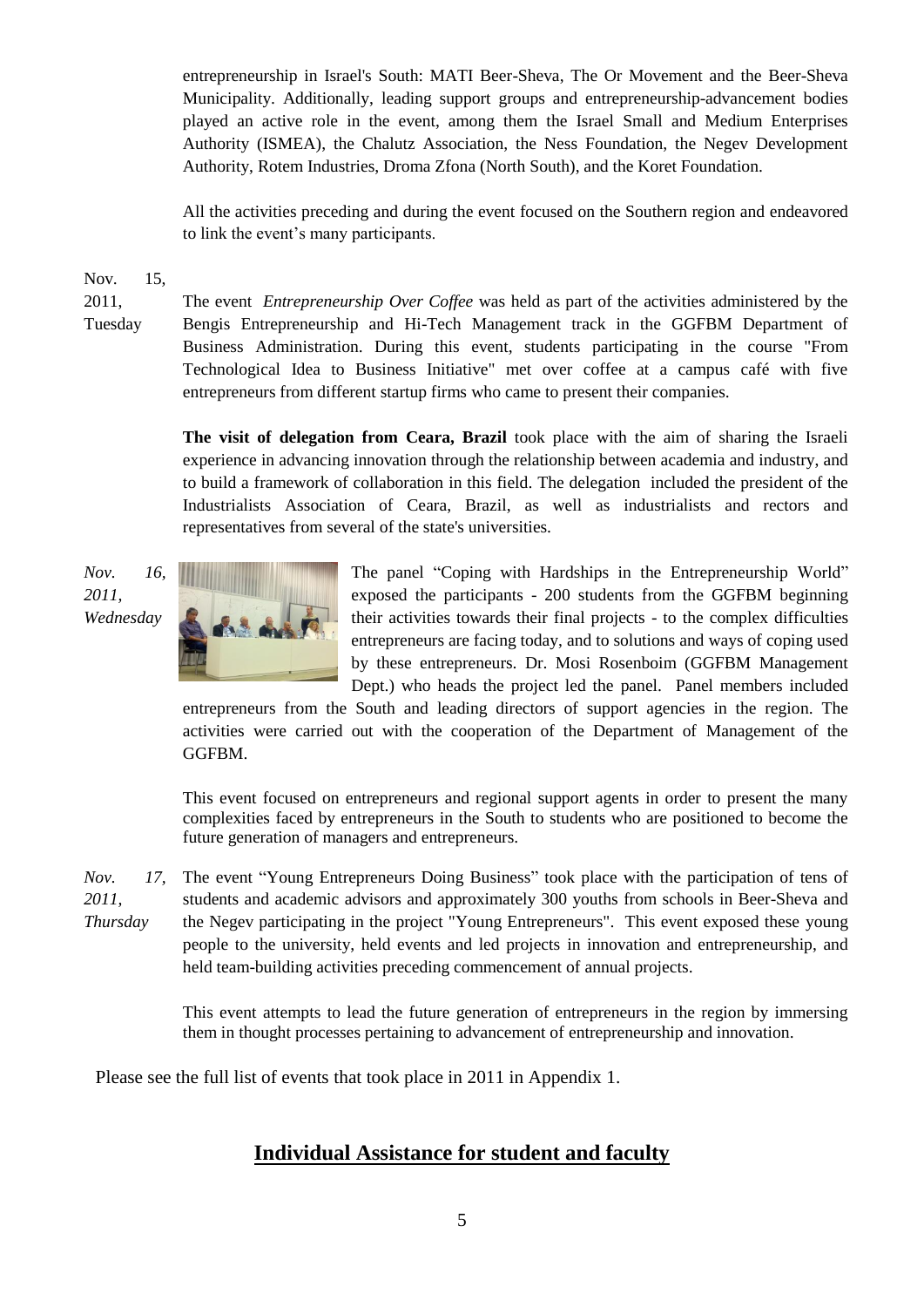As in previous years, great emphasis was placed on individual assistance for students and faculty, with the aim of advancing business ideas. Throughout the year's activities, this group had ninetyeight personal meetings regarding advancing of business ideas. Twenty students were referred to consultations with expert business advisors in a variety of areas (marketing, law and legalities, finance, and the like), twenty students received tutoring (twenty hours project accompaniment by an expert business advisor), and 100 students were assisted with business information gathering from electronic databases.

Each year between ten and thirty businesses are founded with the assistance of the Center, and many initiatives have been established and/or are receiving assistance toward leveraging the business. One of these initiatives, "HaMa'ayan HaKasum" (The Magic Wellspring) was founded by a Ben-Gurion University student and his wife, David and Drory Ashu'ach,; the business provides activities for pre-schoolers [\(link to their site\)](http://www.maayandrory.com/). With the assistance they received (which included a course in entrepreneurship and consultation meetings), the couple managed to significantly grow the scope of their enterprise's activities, which led to the hiring of three additional employees - also students from BGU. This is but one of the many examples proving the importance of the Bengis Center's activities in the economic advancement of the southern region and of the assistance- and implementation methods it provides to its students in particular.

## **Planned future collaborations and activities**

#### **Activities in collaboration with final projects of the Department of Management**

In the past year the Bengis Center has reinforced its activities with writers/participators in the final projects at the Department of Management of GGFBM. Within this framework, the Center has helped focus final projects towards advancing the South of Israel. As part of this project, approximately two hundred students began activities aimed towards advancing and strengthening about fifty different organizations located in the Southern region. For the list of projects receiving guidance by final projects, see Appendix 2.

Fieldtrips - the Center was active in funding seven study fieldtrips in the South which focused on topics of entrepreneurship relating directly to subjects and to organizations guided by students doing their final projects.

### **Applied Courses in "Initiating a Business"**

Together with MATI Beer-Sheva, the Bengis Center will open applied courses titled "Initiating a Business", designed for anyone hoping to open their own business, as well as for current business owners. Both students and faculty can join this course; they will form a leading group that will receive an array of services and that will, in turn, allow its participants to learn how to promote a leading enterprise in a range of fields.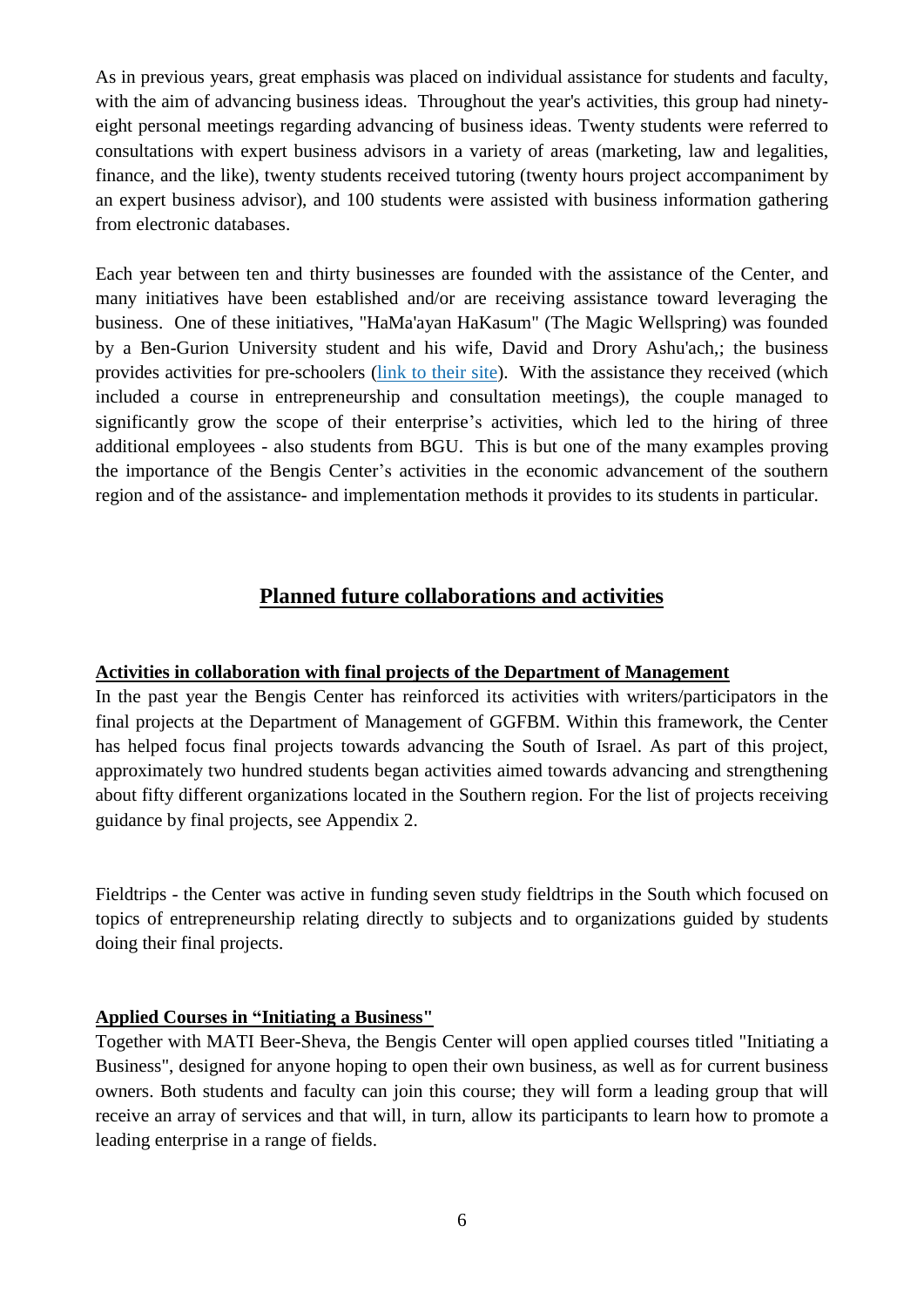This program will begin in March 2012 and continue for three months in two classes (Sundays and Tuesdays). To see the syllabus**, [click here.](http://www.bengis.org/86260/%D7%A7%D7%95%D7%A8%D7%A1-%D7%99%D7%95%D7%96%D7%9E%D7%99%D7%9D-%D7%A2%D7%A1%D7%A7)** Two additional courses are expected to open in July and August of 2012.

#### **Strengthening ties to the BGU Faculty of Engineering in the final projects**

The Faculty of Engineering will be presenting its final projects at the Innovation Un-conference 2012 event. This event will strengthen ties with the Faculty of Engineering.

### **Round Table on "Entrepreneurship as a Vehicle for Employment in the Bedouin Sector of the Negev"**

A round table discussion on the topic of entrepreneurship as a vehicle for employment in the Bedouin sector in the Negev will be held. Discussions to be held at this event will revolve around a variety of central topics, including: identifying obstacles faced by Bedouin entrepreneurs and business owners, assistance methods for entrepreneurs and business owners, approaching entrepreneurship as a solution to employment obstacles, current policies for encouraging entrepreneurship in the Bedouin towns and villages in the Negev, opening markets for Bedouin entrepreneurs, and finance.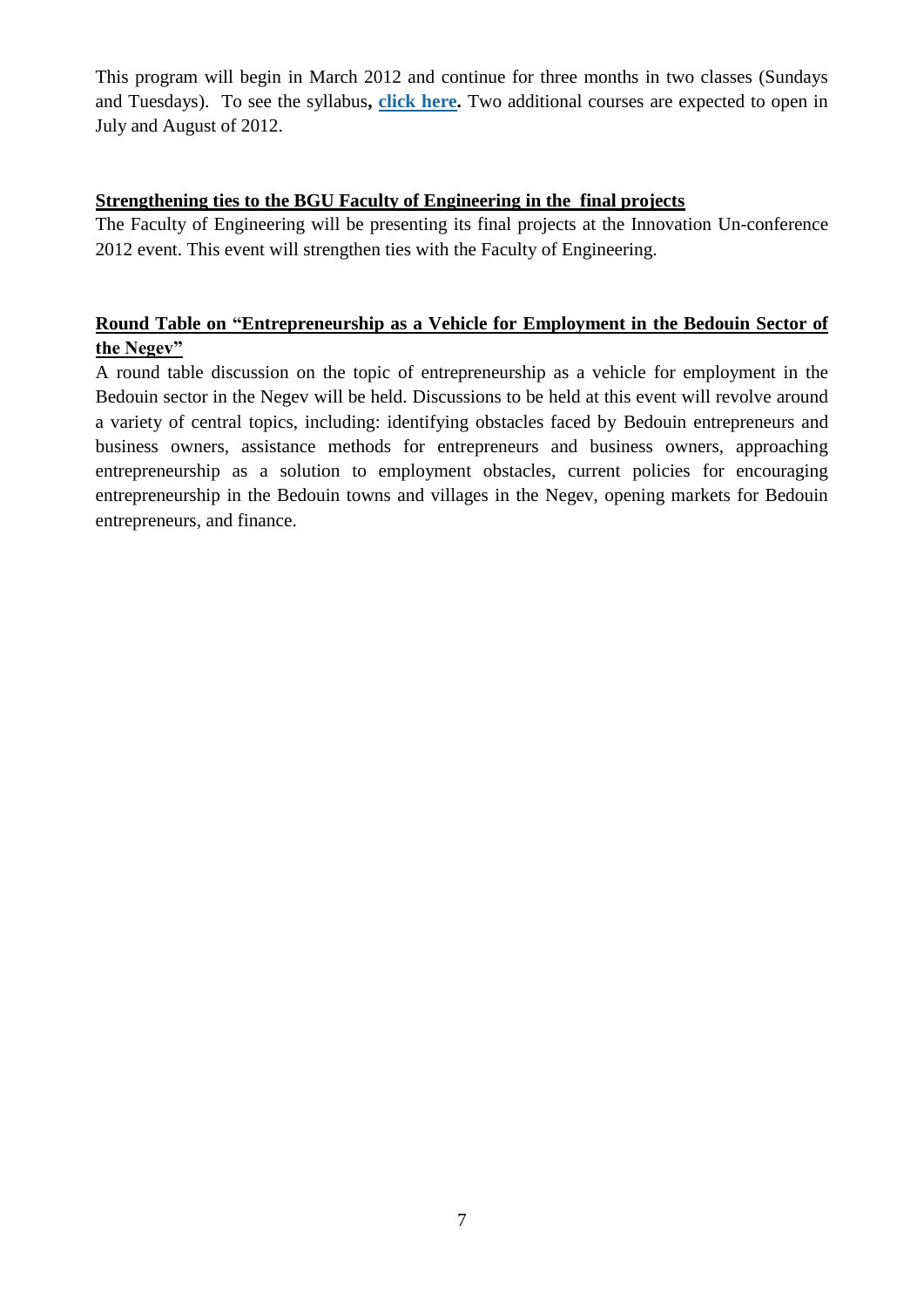## **Appendix 1 – List of conferences and workshops held during the year 2011**

| Activity/Event                                                                                                                                | No.<br>Partici. | Date       |
|-----------------------------------------------------------------------------------------------------------------------------------------------|-----------------|------------|
| Hosting youth groups as part of the framework of the Program for<br>the Advancement of Entrepreneurship among young Ethiopian-<br>Israelis    | 20              | 15/12/2011 |
| Opening event for the Young Entrepreneurs in the South activities<br>year                                                                     | 350             | 17/11/2011 |
| Panel on Coping with Hardships in the Entrepreneurship World                                                                                  | 200             | 16/11/2011 |
| Coffee Clutch                                                                                                                                 | 30              | 15/11/2011 |
| From the South Shall Come Forth Entrepreneurship "un-<br>conference" event www.biz-negev.org                                                  | 400             | 14/11/2011 |
| Technological Entrepreneurship                                                                                                                | 30              | 26/10/11   |
| <b>Sales Techniques</b>                                                                                                                       | 30              | 26/10/11   |
| Laws and Legalities in Business - lecture within the framework of<br>the course "entrepreneurship as a business vehicle"                      | 40              | 11/10/2011 |
| Procedural Requirements for Setting up a Business - lecture<br>within the framework of the course "entrepreneurship as a<br>business vehicle" | 40              | 05/10/2011 |
| Financial Planning - lecture within the framework of the course<br>'entrepreneurship as a business vehicle"                                   | 40              | 05/10/2011 |
| Marketing Strategies (cont.) - lecture within the framework of the<br>course "entrepreneurship as a business vehicle"                         | 40              | 21/9/2011  |
| Online Marketing and Sales - lecture within the framework of the<br>course "entrepreneurship as a business vehicle"                           | 40              | 14/9/2011  |
| Forming Marketing Strategies - lecture within the framework of<br>the course "entrepreneurship as a business vehicle"                         | 40              | 14/9/2011  |
| Principles of Strategy Formation and Business Plan Writing                                                                                    | 40              | 07/9/2011  |
| Business entrepreneurship in the Peripheries                                                                                                  | 110             | 18/6/2011  |
| Innovation2012                                                                                                                                | 1000            |            |
| Entrepreneurship and Communications – guest lecture by Tali<br>Heruti-Sover                                                                   | 30              | 24/5/2011  |
| Principles of Writing Financial Plans                                                                                                         | 25              | 4/5/2011   |
| Business Information Gathering & Use of Databases                                                                                             | 25              | 27/4/2011  |
| Principles of Writing Internet Contents                                                                                                       | 20              | 26/4/2011  |
| Marketing Planning - Part II                                                                                                                  | 20              | 13/4/2011  |
| <b>Networking</b>                                                                                                                             | 20              | 12/4/2011  |
| Marketing Planning - Part I                                                                                                                   | 20              | 6/4/2011   |
| Setting up a Word press Website                                                                                                               | 20              | 5/4/2011   |
| Principles in Forming Business Strategy & Writing Business Plans<br>Part II                                                                   | 20              | 30/3/2011  |
| Facebook – proper marking                                                                                                                     | 20              | 29/3/2011  |
| Principles in Forming Business Strategy & Writing Business Plans<br>Part I                                                                    | 50              | 23/3/2011  |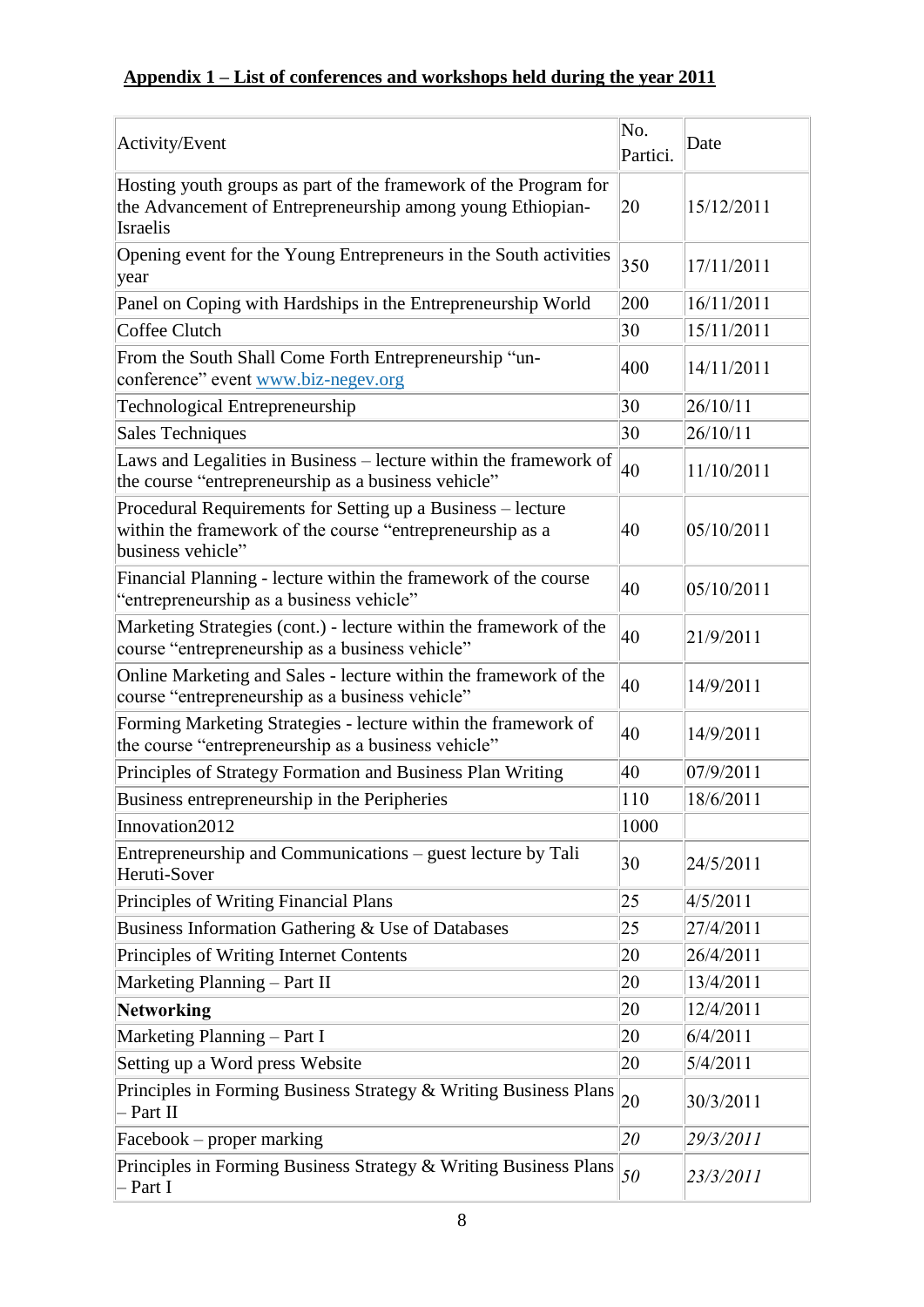| Facebook as a means for advancing sales online                                                  | 22 | 22/03/2011 |
|-------------------------------------------------------------------------------------------------|----|------------|
| Intro to Business Entrepreneurship                                                              | 20 | 16/3/2011  |
| Intro to Social Media and Internet Marketing                                                    | 22 | 15/3/2011  |
| Social Entrepreneurship – conference in collaboration with the<br><b>BGU Student Union</b>      | 20 | 13/03/2011 |
| Entrepreneurism Coffee Clutch – meeting of students and High-<br>Tech entrepreneurs over coffee | 30 | 8/3/2011   |
| Procedural Requirements in Setting up Businesses and<br>Interactions with Tax Authorities       | 20 | 2/3/2011   |
| Principles of Writing a Financial Plan                                                          | 30 | 23/2/2011  |
| Legal Aspects of Setting up a Business                                                          | 20 | 05/01/2011 |

Approximately 2900 participants took part in about thirty-five events.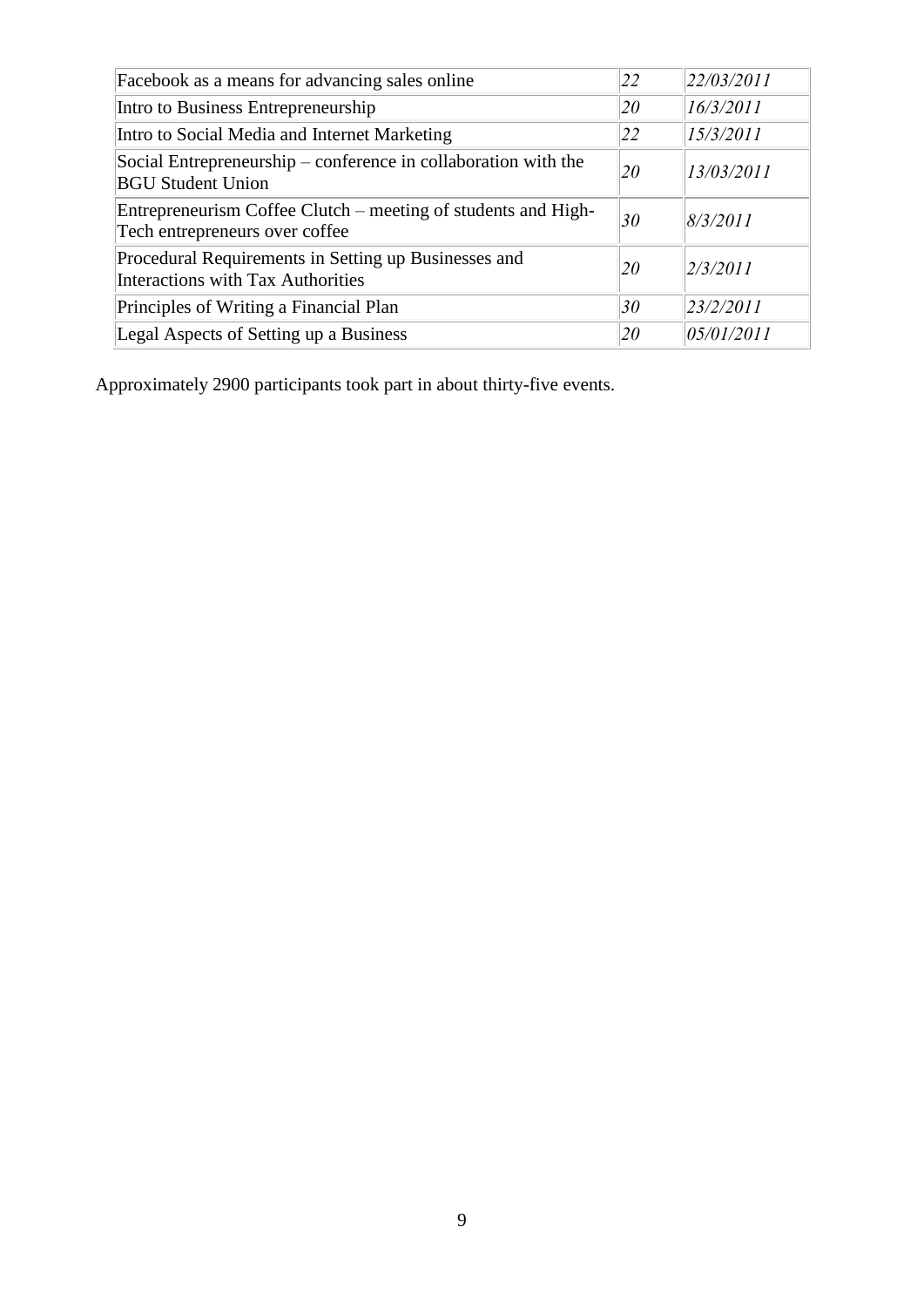| Appendix $2-$ itinerary of innovation 2011 Event |                                                                  |                            |                                                                                       |                          |                               |                               |                              |                               |
|--------------------------------------------------|------------------------------------------------------------------|----------------------------|---------------------------------------------------------------------------------------|--------------------------|-------------------------------|-------------------------------|------------------------------|-------------------------------|
|                                                  | Room 5                                                           | Room 6                     | Room 7                                                                                | <b>Outdoors</b>          | <b>Honors</b>                 | 107                           | <b>IEM</b>                   | <b>IEM</b>                    |
|                                                  | Ground<br>Floor                                                  | Ground<br><b>Floor</b>     | Ground<br>Floor                                                                       | Ground<br>Floor          | Room<br>Ground                | <b>First Floor</b>            | basement                     | basement                      |
|                                                  |                                                                  |                            |                                                                                       |                          | Floor                         |                               |                              |                               |
| 10:00                                            | Event Opening, presentation of event concept, presenter lectures |                            |                                                                                       |                          |                               |                               |                              |                               |
| 10:30                                            | Paul David                                                       | Dr.                        | Yaki                                                                                  | Dr. Yossi                | Prof. Dan                     | Hagit                         | Danny                        | Roi Meltzer                   |
|                                                  | Gray Water                                                       | Mordecai                   | Eichbaum                                                                              | Vardi                    | Blumberg -                    | Freedman-                     | Weissberg -                  |                               |
|                                                  | Recycling<br>Systems                                             | Landau<br>When to          | The iPhone<br>6 will be                                                               | The Secret<br>Sauce of   | The                           | Kuba<br>Social                | Mobile                       | Patents and                   |
|                                                  |                                                                  | Apply for a                | See-through!                                                                          | Israeli high-            | responsive<br>space;          | Responsibilit                 | Enterprise -<br>the next big | other myths                   |
|                                                  |                                                                  | Patent-                    |                                                                                       | tech                     | lessons                       | y: Your tool                  | thing                        |                               |
|                                                  |                                                                  | event tales                |                                                                                       |                          | learnt from                   | for getting                   |                              |                               |
|                                                  |                                                                  |                            |                                                                                       |                          | the 2004                      | out of the                    |                              |                               |
| 11:05                                            | Prof. Shlomi                                                     | Dr. Iris                   | Dr. Dan                                                                               | Paul Bloom               | Tsunami<br>Dr. Stav           | danger zone<br>Merage         | Roi Doron:                   | Dr. Robert                    |
|                                                  | Arnon                                                            | Arbel                      | Kaufman                                                                               | $-IBM$                   | Rosenzweig                    | Foundation                    | Algo                         | Moskowitz                     |
|                                                  | Happiness                                                        | Innovation,                | So how do                                                                             | <b>Watson Plan</b>       | Back to the                   | The Secret's                  | Trading                      | QiSec                         |
|                                                  | through                                                          | the challenge              | you begin                                                                             | presentation             | Future $-$ the                | Out! Where                    | Introduction                 | Security as a                 |
|                                                  | technology                                                       | $\sigma$ f                 | without                                                                               |                          | inventions                    | is the best                   |                              | Service at                    |
|                                                  |                                                                  | tomorrow's<br>teams        | money?                                                                                |                          | that changed<br>our lives and | place in<br>Israel today      |                              | Your Finger<br><b>Tips</b>    |
|                                                  |                                                                  |                            |                                                                                       |                          | future trends                 | to develop a                  |                              |                               |
|                                                  |                                                                  |                            |                                                                                       |                          | of                            | technologica                  |                              |                               |
|                                                  |                                                                  |                            |                                                                                       |                          | innovation                    | 1 product                     |                              |                               |
|                                                  |                                                                  |                            |                                                                                       |                          |                               | from the<br>idea stage        |                              |                               |
|                                                  |                                                                  |                            |                                                                                       |                          |                               |                               |                              |                               |
| 11:40                                            | Dr. Yair<br>Sharan                                               | Didi (Liad)<br>Nishlis     | Noam<br><b>Josephides</b>                                                             | Prof. Mark<br>Last - The | Amir<br>Karniel               | Alon Sherer<br>The code of    | Adi Dishon<br>sustainable    | Undergroun<br>d artist        |
|                                                  | Tel Aviv                                                         | The Art of                 | Interactive                                                                           | Dark Web                 | Robotspins:                   | relevance-                    | entrepreneur                 | Guidelines                    |
|                                                  | Univ.                                                            | Persuasion                 | Movies are                                                                            |                          | between                       | how to                        | ship                         | for the                       |
|                                                  | <b>ICATF</b>                                                     |                            | already Here                                                                          |                          | robot and                     | decipher the                  |                              | image of                      |
|                                                  | The Dark<br>Side of                                              |                            | and it's<br>powered by                                                                |                          | human                         | underlying<br>behavioral      |                              | guerilla art<br>in the age of |
|                                                  | Technology                                                       |                            | Israeli                                                                               |                          |                               | code of the                   |                              | social media                  |
|                                                  |                                                                  |                            | technology!                                                                           |                          |                               | consumer                      |                              |                               |
|                                                  |                                                                  |                            |                                                                                       |                          |                               | audience                      |                              |                               |
| 12:15                                            | Zion Biton<br>The process                                        | Dr. Uzi Mor<br>- Financial | Dr. Ziona                                                                             |                          | Paul Bloom<br>$-IBM$          | Dr. Aharon<br><b>Hauptman</b> | Eric Klein -<br>Data         | Ido Lapidot-<br><b>TRIZ</b>   |
|                                                  | of opening a                                                     | <b>Social</b>              | Elkayam<br>It's a small                                                               |                          | Visual                        | Is your robot                 | Demand: Its                  |                               |
|                                                  | small                                                            | <b>Networks</b>            | world after                                                                           |                          | presentation                  | going to see                  | cause and                    |                               |
|                                                  | business-                                                        |                            | all                                                                                   |                          | of the                        | you naked                     | effect on the                |                               |
|                                                  | including                                                        |                            |                                                                                       |                          | Watson<br>Project             | and read                      | network                      |                               |
|                                                  | gov't<br>financing                                               |                            |                                                                                       |                          |                               | your mind?                    |                              |                               |
|                                                  | and                                                              |                            |                                                                                       |                          |                               |                               |                              |                               |
|                                                  | assistance                                                       |                            |                                                                                       |                          |                               |                               |                              |                               |
| 12:50                                            | <b>Break</b>                                                     |                            |                                                                                       |                          |                               |                               |                              |                               |
| 13:20                                            | Prof. Ron                                                        | Jonathan                   | Performance of "Safranim" ("Librarians") choral group during light lunch<br>Gali Ben- |                          | <b>Josh Lawson</b>            | Women                         | Prof. Julie                  | Bella                         |
|                                                  | Folman -                                                         | Moore                      | Michael                                                                               |                          | The Buying                    | entrepreneur                  | Cwikel Prof.                 | Bleicher,                     |
|                                                  | What have                                                        | Toys and                   | Assistance                                                                            |                          | <b>Brain</b>                  | s pitching to                 | <b>Bracha</b>                | Sari Barel -                  |
|                                                  | we learnt                                                        | games                      | tool from the                                                                         |                          |                               | U.S.                          | Shapira &                    | Think like a                  |
|                                                  | from our                                                         |                            | Min. of                                                                               |                          |                               | Investors:                    | Denis                        | zebra                         |
|                                                  | discussions<br>with the                                          |                            | Trade,<br>Industry &                                                                  |                          |                               | get feedback<br>on your       | Klimov<br>How your           |                               |
|                                                  | atoms?                                                           |                            | Employment                                                                            |                          |                               | pitch                         | webcam can                   |                               |
|                                                  | From future                                                      |                            | in innovation                                                                         |                          |                               | <b>US Embassy</b>             | help prevent                 |                               |
|                                                  | technology                                                       |                            | and                                                                                   |                          |                               | event                         | occupational                 |                               |
|                                                  | to<br>philosophy                                                 |                            | creativity<br>management                                                              |                          |                               |                               | health<br>problems           |                               |
|                                                  |                                                                  |                            |                                                                                       |                          |                               |                               |                              |                               |

#### **Appendix 2 – Itinerary of Innovation 2011 Event**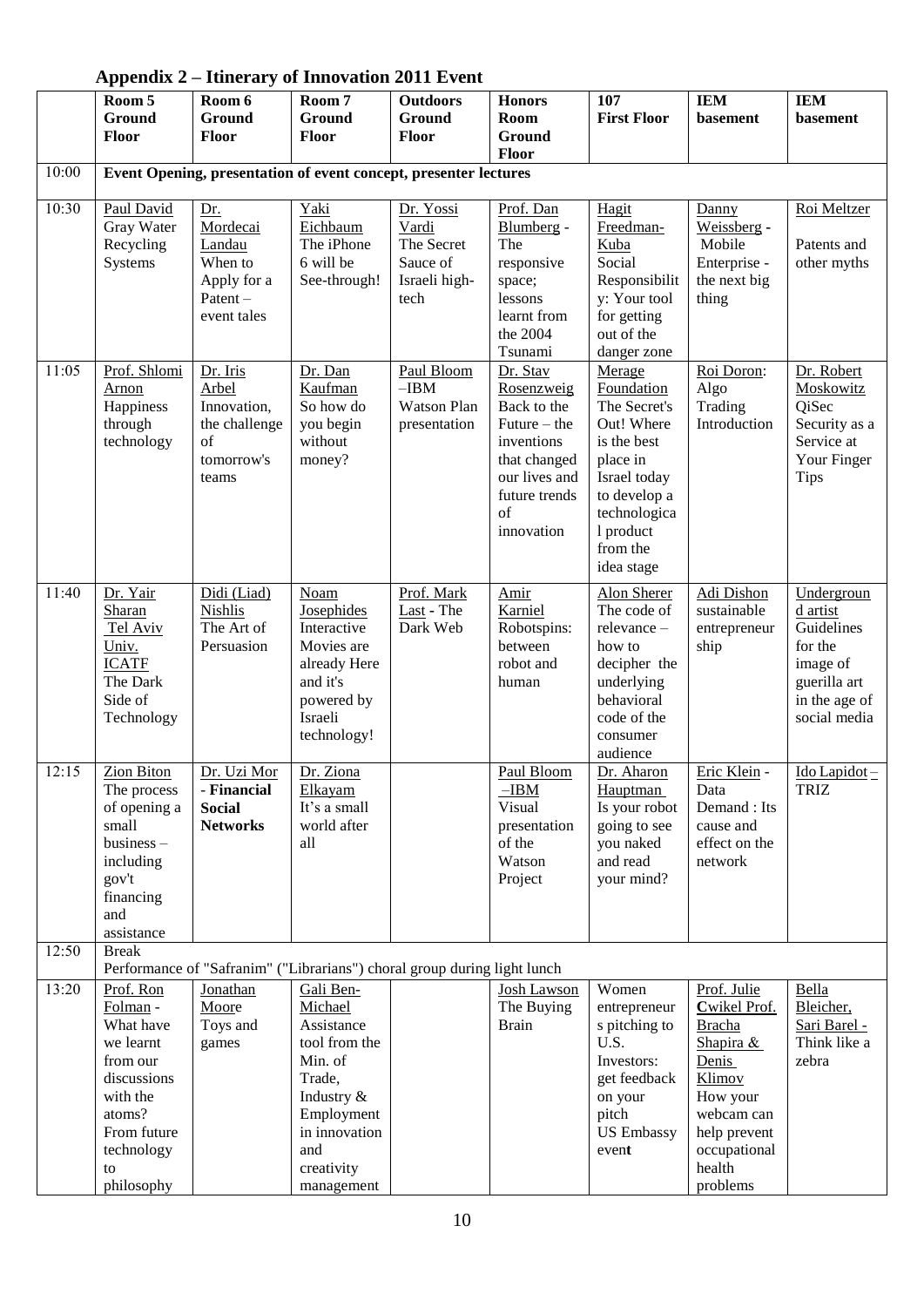| 13:55 | Assaf              | Hagai         | Gilad Moller | Dr. Amir     | <b>Idan Pektor</b> | Medilogos,    |
|-------|--------------------|---------------|--------------|--------------|--------------------|---------------|
|       | Landau             | Yedidiya      | From zero    | Shapiro      | Viral              |               |
|       | The                | The life      | knowledge    | $Robotics -$ | marketing in       | The           |
|       | Location           | story of a    | to mobile    | past and     | the age of         | electronic    |
|       | <b>Based Cloud</b> | startup and   | (android)    | future       | social media       | stethoscopes  |
|       | and The            | of a serial   | application  |              |                    | of the $21st$ |
|       | remote             | entrepreneur, | in a half    |              |                    | century       |
|       | Employee           | Secure        | hour         |              |                    |               |
|       |                    | Erasure       |              |              |                    |               |
|       |                    |               |              |              |                    |               |